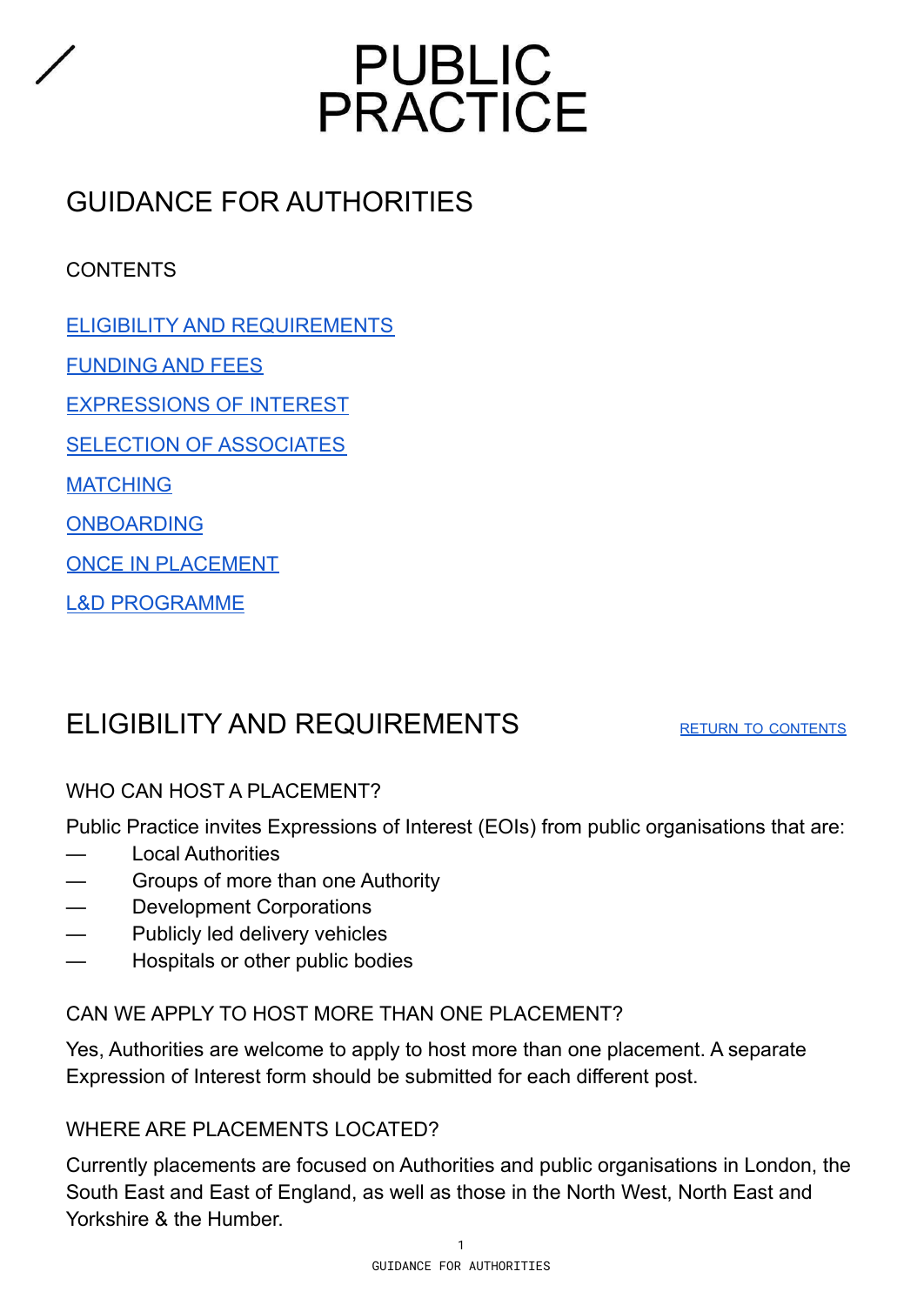# CAN WE APPLY TO HOST A PLACEMENT STARTING ON A DIFFERENT DATE?

Public Practice offers two intakes for placements each year, one in the spring (1 April) and the other in the autumn (1 October). Authorities for whom the programme dates are not workable are encouraged to contact Public Practice.

# WHAT FUNDING AND APPROVALS ARE REQUIRED TO BE ABLE TO HOST A PI ACFMENT?

To host a placement, you must:

- Be able to secure funding and HR approvals for a minimum of 12-month placement starting on the date of the cohort you are applying for (1 April or 1 October).
- Be in a position to provide the selected Associate a formal job offer and sign an employment contract a month before the Associate is due to start in post.

# <span id="page-1-0"></span>FUNDING AND FEES RETURN TO [CONTENTS](#page-0-1)

# HOW ARE POSTS FUNDED?

Typically, funding for placements is secured from a variety of sources:

- Budget growth / restructures
- Insourcing services
- Internal / external recharging
- Uplift in planning fees
- Planning Performance Agreement fees
- Design Review fees
- This funding [database](https://docs.google.com/spreadsheets/d/1RZLjePzYnFFCKFU_m_OBjWnSn312FslDQcDNfhaIpok/edit?usp=sharing), maintained by Public Practice, is for use by local authority officers who are looking for a quick way of reviewing the latest funding opportunities to consider applying for.

# IS THERE A SALARY RANGE?

Public Practice will recruit to roles with a full-time-equivalent salary range of £30k - £70k. The salary will depend on the grading of the role and on the skills and experience of the **Associate** 

# HOW MUCH IS THE PLACEMENT FFE?

Upon entering into a contract with an Associate, your Authority will be asked to pay a placement fee to Public Practice of £6,000 (+VAT).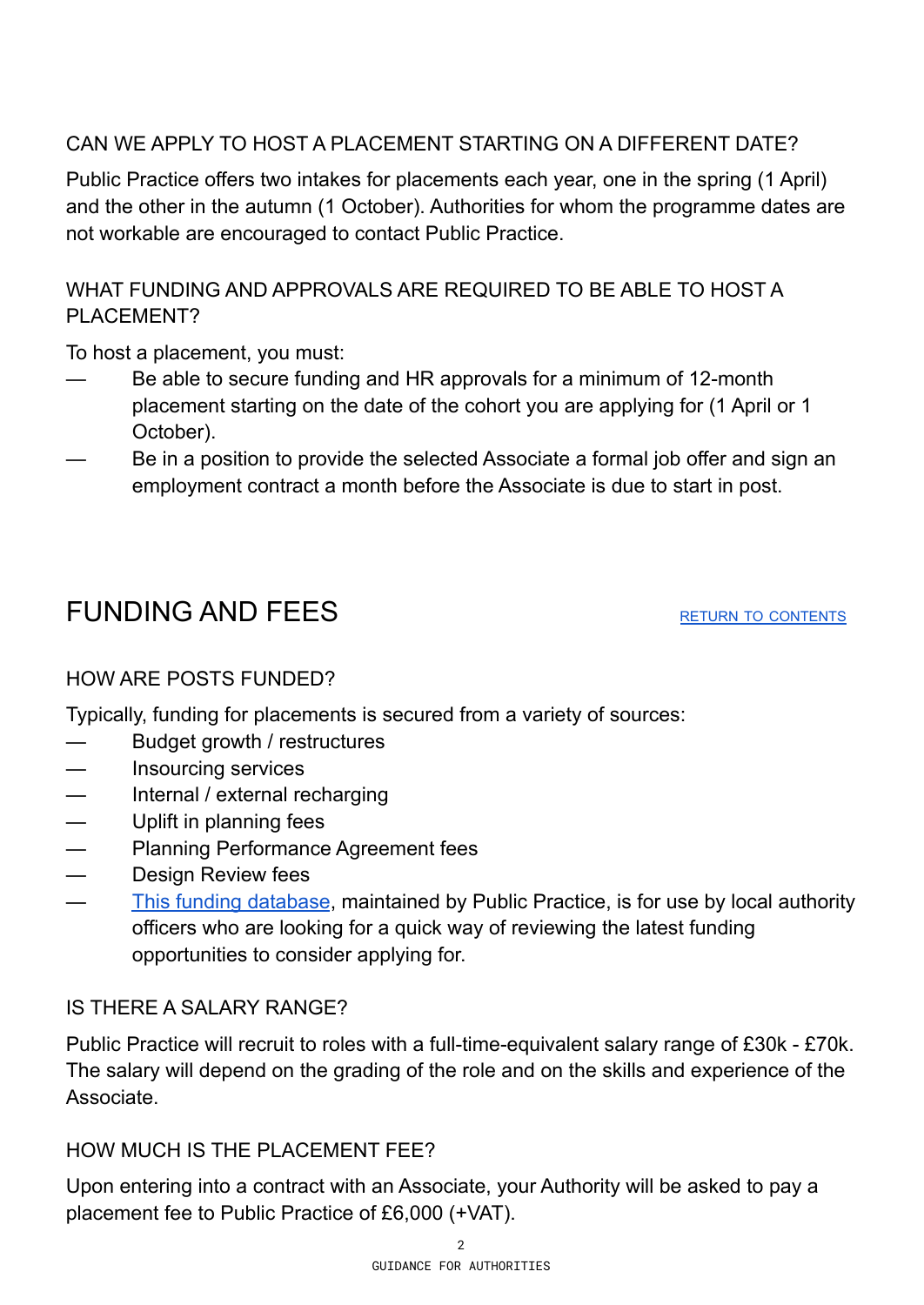# IS THERE AN ADDITIONAL FEE IF WE WOULD LIKE TO KEEP THE ASSOCIATE ON BEYOND THE END OF THEIR AGREED CONTRACT?

Authorities can agree to extend the contract with their Associates at the end of the original term. There is no additional fee if the Authority wishes to extend or offer Associates a permanent contract at the end of the agreed contract period.

# <span id="page-2-0"></span>EXPRESSIONS OF INTEREST RETURN TO [CONTENTS](#page-0-1)

#### HOW CAN MY AUTHORITY EXPRESS AN INTEREST IN HOSTING A PLACEMENT?

We ask you to [book](https://calendly.com/public-practice/) a call here with us to discuss any roles before submitting an Expression of Interest to help us to understand the skills and expertise you need and the likely fit with candidates' expertise and salary expectations. Expressions of Interest should then be made by completing the online form available on our website.

# WHAT TYPE OF SPECIALISMS CAN WE RECRUIT?

We recruit candidates from across the full spectrum of built environment and placemaking backgrounds, from design to development to delivery. We break these down into 9 specific role types:

- **Community [Engagement](https://www.publicpractice.org.uk/placements/community-engagement-participation)**
- [Digital](https://www.publicpractice.org.uk/placements/digital-data) & Data
- **Property [Development](https://www.publicpractice.org.uk/placements/property-development)**
- **[Masterplanning](https://www.publicpractice.org.uk/placements/landscape-architecture) & Green Infrastructure**
- [Planning](https://www.publicpractice.org.uk/placements/planning-policy)
- [Infrastructure](https://www.publicpractice.org.uk/placements/infrastructure-utilities) & Utilities
- **[Sustainability](https://www.publicpractice.org.uk/placements/environmental-sustainability)**
- **Town Centre [Regeneration](https://www.publicpractice.org.uk/placements/regeneration-economic-development)**
- Urban [Design](https://www.publicpractice.org.uk/placements/architecture-ud-masterplanning)

#### WHAT SORT OF ROLES CAN BE PUT FORWARD AS PLACEMENTS?

Placements should ideally be place-based - for example centred on a particular town centre or growth area - or project based - for example working on the production of a policy document or guidance - and have opportunity for cross-cutting work across teams. Examples of past and current placements are provided on the cohort [section](https://www.publicpractice.org.uk/associates/associates-alumni) of our website.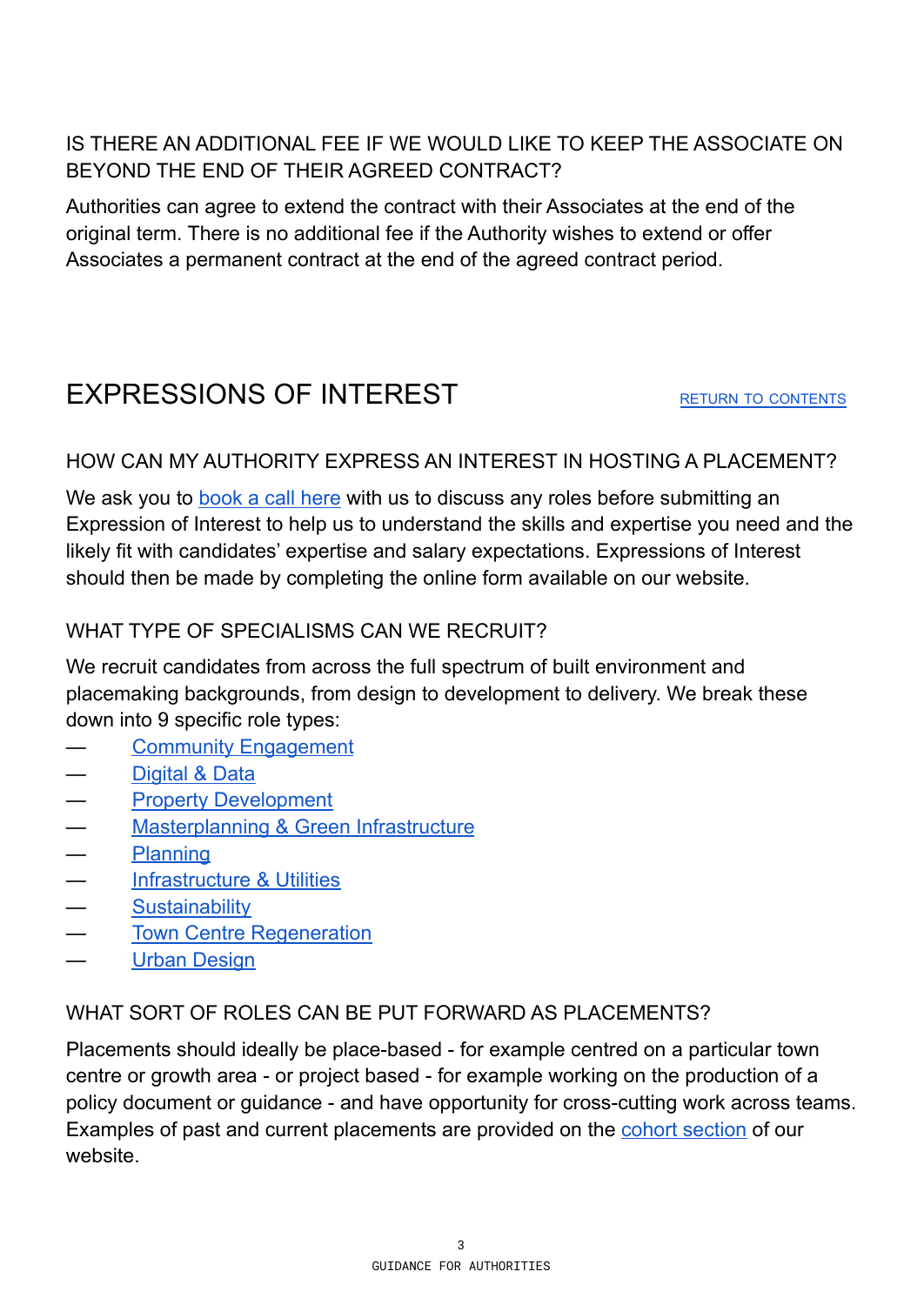# HOW ARE EXPRESSIONS OF INTEREST SELECTED?

Expressions of Interest are assessed and selected based on four criteria:

- THE ROLE: fits within our 9 role types and the type of candidates we attract to the programme. Preference will be given to new roles over pre-existing roles or vacancies, and roles where there are no internal candidates that meet the requirements.
- DELIVERABILITY: Clear line management responsibility and buy-in, and the likelihood that necessary funding and approvals are secured in time for October start.
- IMPACT ON PLACES: the ambition of the authority, and the extent to which the placement will shape high quality, equitable or sustainable places, through a set of clearly defined role and deliverables.
- COHORT MIX: Public Practice reserves the right to prioritise certain Expressions of Interest, to ensure a good mix of role types to ensure a multidisciplinary cohort, or to have a good range of geographies.

# WHAT ARE THE NEXT STEPS IF OUR EXPRESSION OF INTEREST IS SUCCESSFUL?

Upon your Expression of Interest being shortlisted for matching with an Associate, you will be required to:

- Work with your named HR officer: On the Expression of Interest form, you are asked to provide the details of the HR officer who is supporting the placement. Public Practice will contact the named HR officer with guidance regarding the recruitment and employment of Associates to support the recruitment process.
- Attend a placement workshop: All shortlisted Authorities are asked to participate in a day-long online placement workshop via Zoom to contribute to the assessment and matching of Associates. We expect that one placement workshop is attended by either the officer submitting the Expression of Interest or the placement line manager.

WHAT IS OUR HR DEPARTMENT HAS ANY QUERIES ABOUT THE PROGRAMME? We ask them to [book](https://calendly.com/public-practice/authority-hr-call?month=2022-04) a call here with us and we can present an overview of the recruitment, selection and matching processes and the overall programme to them, via Zoom or MS Teams.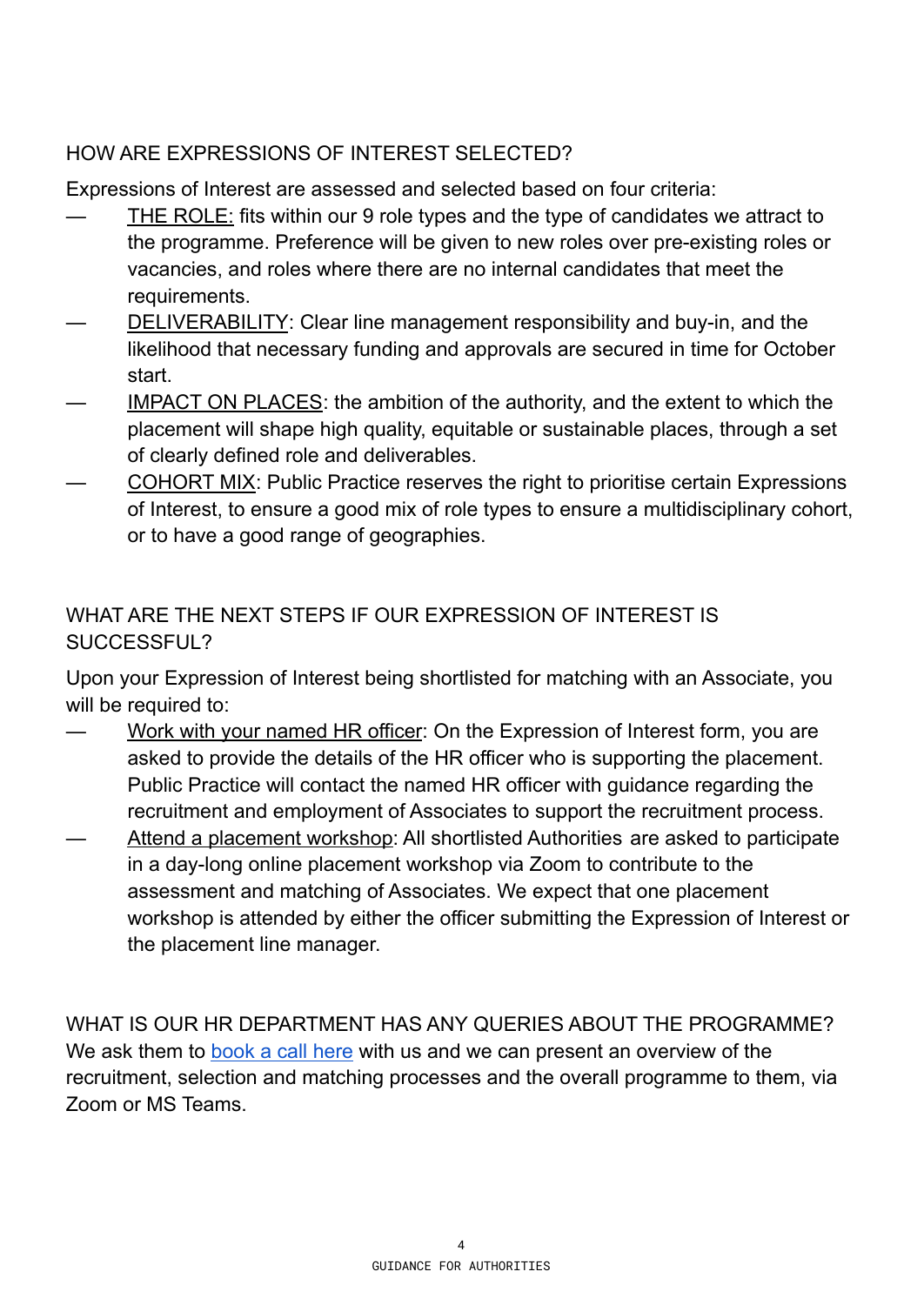### <span id="page-4-0"></span>HOW DOES THE ASSOCIATE SELECTION PROCESS WORK?

Associates undergo a rigorous two stage selection process before being matched to Authorities:

- Stage One Online applications: To apply for an Associate position with Public Practice, candidates must first submit an online application answering four specific questions that are anonymously assessed following good practice in non-bias recruitment.
- Stage Two Placement workshop: The second round of the selection process is an all-day online assessment, focussed on further testing the skills and experience of the Applicants, whilst also considering the most suitable roles for each. Candidates have a 45-minute public-sector-style panel interview and complete a range of activities, including a presentation and a group exercise.

#### WHO ASSESSES APPLICATIONS AND APPLICANTS FOR ASSOCIATE POSITIONS?

The assessment of Applicants at the online application stage is supported by a group of around 50+ expert assessors. Our expert assessors are experienced public sector placemaking practitioners. At online placement workshops, you will contribute to the assessment of Applicants. At least one officer from all shortlisted Authorities will be expected to participate in one of the placement workshops. Should you wish to become one of our specialist Assessors please contact [info@publicpractice.org.uk](mailto:info@publicpractice.org.uk).

# WHAT ABOUT EQUALITY, DIVERSITY AND INCLUSION?

Increased diversity of individuals taking up roles and working in public planning is a key outcome for Public Practice. We are committed to encouraging equality, diversity and inclusion (EDI) through our application, selection and matching process for Associate positions. Our approach is to recognise underrepresented characteristics and take proportionate action to support individuals with those characteristics to successfully apply for the programme.

# <span id="page-4-1"></span>MATCHING THE RETURN TO [CONTENTS](#page-0-1)

#### HOW DOES MATCHING WORK?

Public Practice takes the skills, experience, personal qualities and preferences of Associates into account when matching Associates and Authorities. Following the online placement workshops, Public Practice will recommend a match with the Associate we feel is most suitable for the role.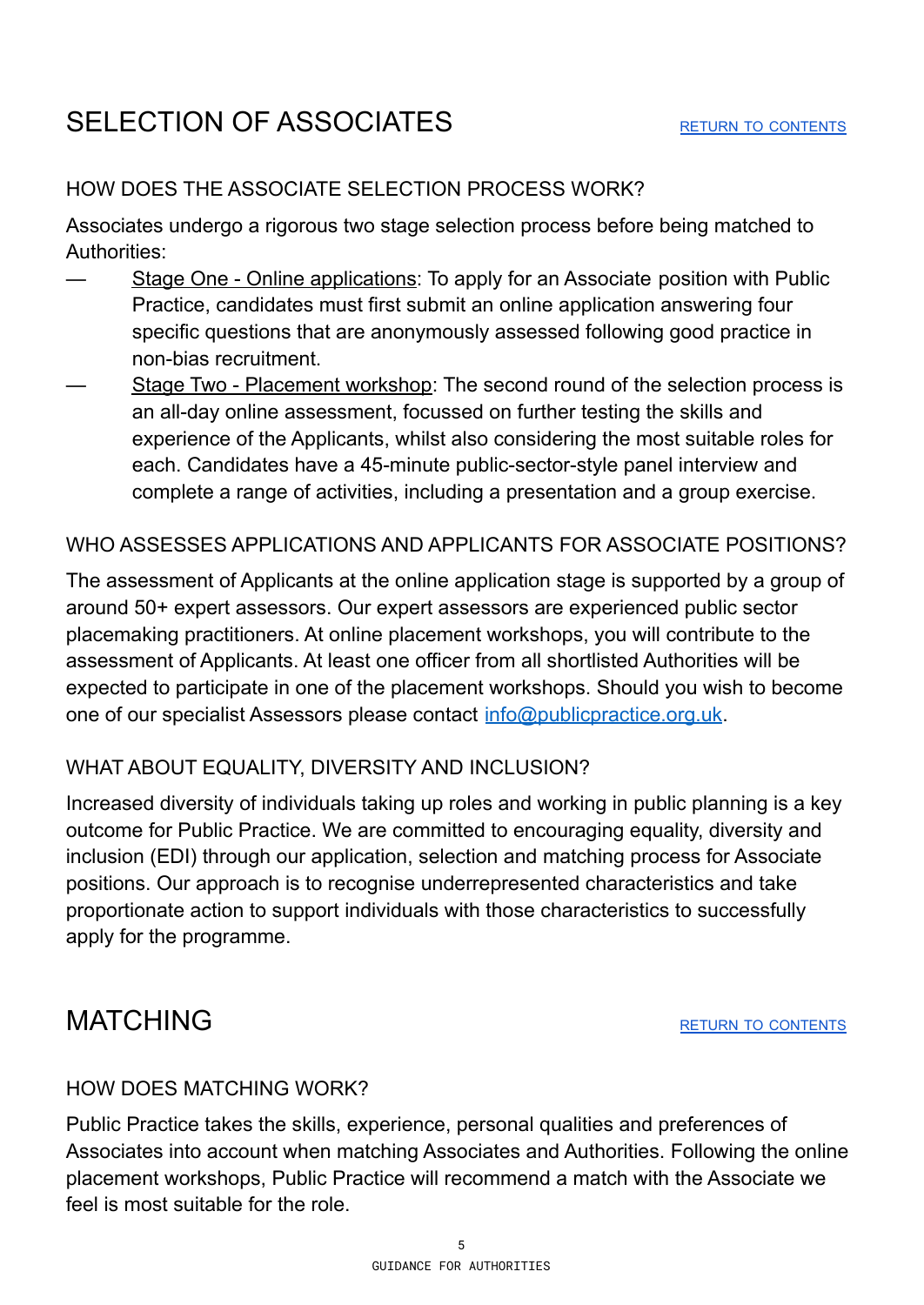# WILL WE HAVE THE OPPORTUNITY TO MEET THE ASSOCIATE WITH WHOM WE ARE MATCHED?

When you receive a proposed match, you will be provided with an Associate Pack containing information on the proposed Associate, including: a bio, CV and work sample. You will then be asked to meet your proposed Associate before confirming whether you would like them to be placed with you.

# WHAT HAPPENS IF THE PROPOSED MATCH IS NOT SUITABLE?

Should you consider that the proposed Associate does not fit the role or your organisation after meeting them, you will have the opportunity to decline the Associate. There is no guarantee that Public Practice will be able to offer a second match.

# WHAT HAPPENS IF AN ASSOCIATE DOES NOT WANT TO BE PLACED WITH US?

Where an Associate does not feel the placement is suitable, Public Practice will see, to find another suitable Associate but there is no guarantee that a second match is available.

# <span id="page-5-0"></span>ONBOARDING THE RETURN TO [CONTENTS](#page-0-1)

# HOW ARE ASSOCIATES EMPLOYED?

Associates are employed by their host Authorities for 12 months or longer. You will be expected to provide the Associate with an employment contract in the same way you would any other employee. Most Associates are employed by Authorities on fixed-term contracts, though some Associates may wish to join you as a secondment from their existing employer. We are also open to Authorities employing Associates as permanent employees if it is preferable for both parties. We do not accept Associates being employed as contractors or via agencies.

# WHAT ARE THE PAY ARRANGEMENTS FOR ASSOCIATES?

As the Associate's employer or secondment host, your organisation will pay the Associate directly or through their existing employer. The Expression of Interest form asks for an expected salary range, and Associates will also provide their current salary in their applications to Public Practice. When matches are proposed, Public Practice will share salary information with both parties. The final pay arrangements are to be negotiated between you and the Associate.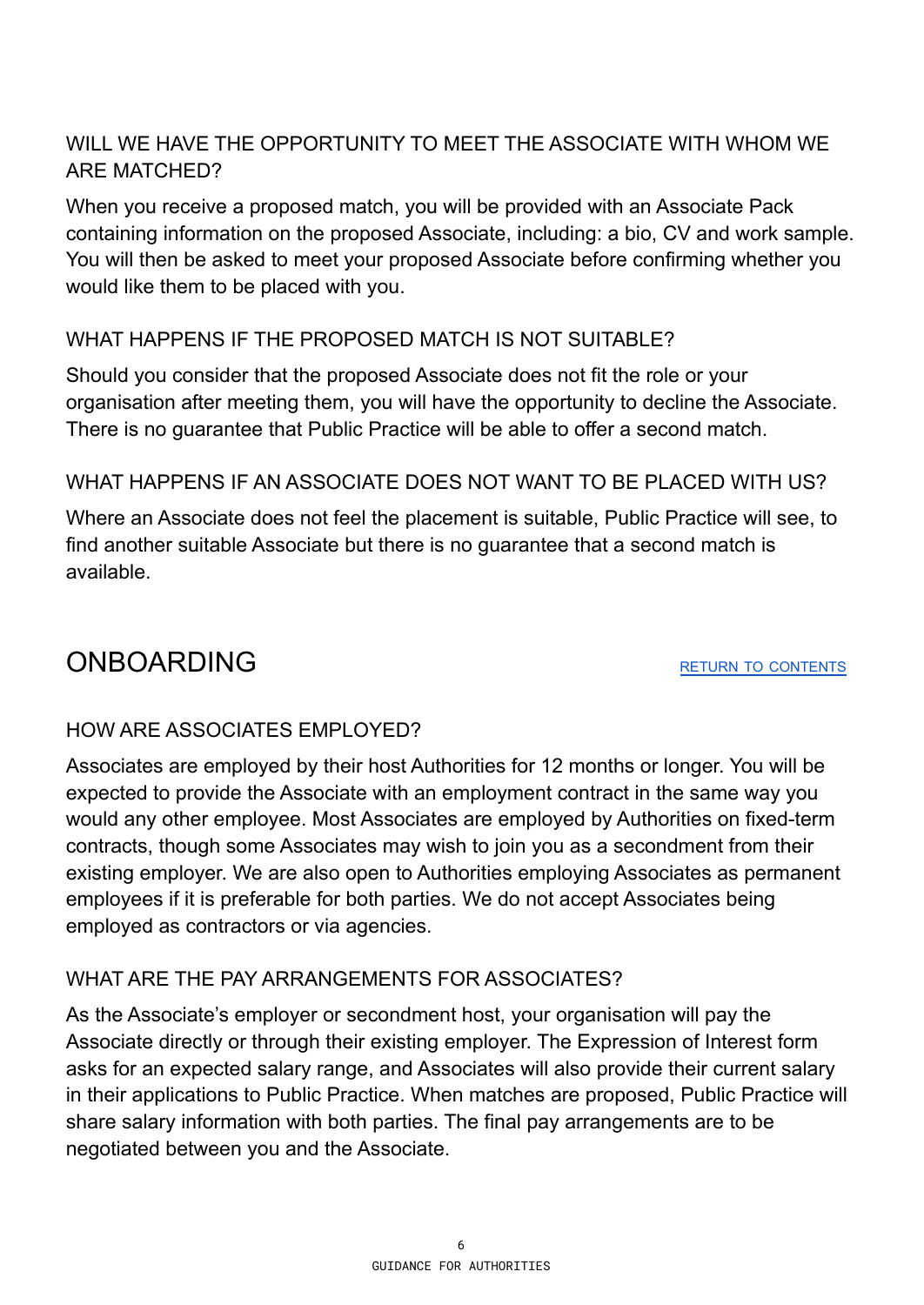# WHAT ARE THE ARRANGEMENTS AROUND WORKING HOURS FOR ASSOCIATES?

As the Associate's employer, you will need to discuss and decide on the Associate's working arrangements with them. Public Practice is open to Associates being full-time or part-time, or having other flexible working arrangements, such as compressed hours. The only stipulation from Public Practice is that 10% of their time in post is spent attending a learning and development course led by Public Practice, and that the Associate's overall time commitment is a minimum of 3 days per week contract.

# WHAT PRE-EMPLOYMENT CHECKS DO WE HAVE TO CARRY OUT FOR ASSOCIATES?

You should follow your normal procedures with regards to pre-employment checks when taking on an Associate. Public Practice does not conduct pre-employment checks on behalf of Authorities.

# WHAT WILL OUR RELATIONSHIP BE WITH PUBLIC PRACTICE?

Public Practice acts as a broker, finding Associates to fulfil roles within host Authorities. Public Practice also delivers an L&D programme to Associates to support them transition into their new roles in the public sector. You will be asked to sign a Placement Agreement with Public Practice. The agreement sets out the terms of the relationship between your Authority and Public Practice.

# WHAT ONBOARDING PROCEDURES ARE THERE?

Public Practice is available for an onboarding call with HR and any other contacts before the placement begins to ensure contracts and payments are processed. At the start of the placement, Public Practice will arrange a lunch-time welcoming session for all line managers and placement hosts. In the same week a longer two-day induction will be given to Associates preparing them for their placement and our programme.

# <span id="page-6-0"></span>ONCE IN PLACEMENT **EXECUTED A RETURN TO [CONTENTS](#page-0-1)**

# WHAT PERFORMANCE REVIEW MECHANISMS DOES PUBLIC PRACTICE USE FOR ASSOCIATES?

You will be expected to use your own internal performance review processes to monitor the performance of Associates whilst they are on placement. Public Practice will provide Authorities with a regular opportunity to book a call in with a member of the team at any point during the placement if there are any issues to discuss.